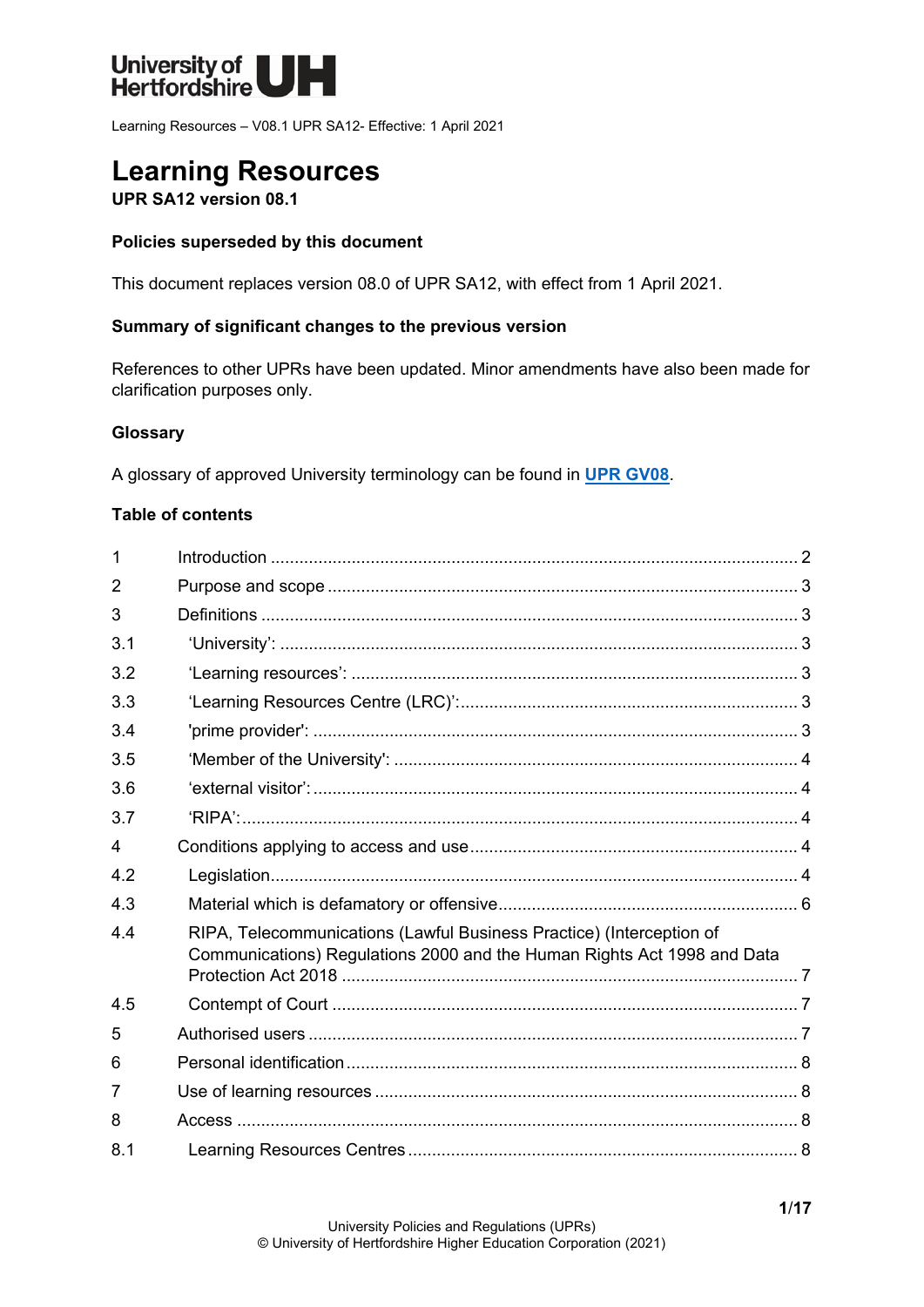| 8.2    |                                                                 |  |
|--------|-----------------------------------------------------------------|--|
| 8.3    | Off-campus access and access via wireless networks on-campus  9 |  |
| 8.4    |                                                                 |  |
| 9      |                                                                 |  |
| 9.1    |                                                                 |  |
| 9.2    |                                                                 |  |
| 10     |                                                                 |  |
| 11     |                                                                 |  |
| 11.1   |                                                                 |  |
| 11.2   |                                                                 |  |
| 11.3   |                                                                 |  |
| 11.3.1 |                                                                 |  |
| 11.3.2 |                                                                 |  |
| 12     |                                                                 |  |
| 13     |                                                                 |  |
| 14     |                                                                 |  |
| 14.1   |                                                                 |  |
| 14.2   |                                                                 |  |
| 14.2.1 |                                                                 |  |
| 14.2.2 |                                                                 |  |
| 14.2.3 |                                                                 |  |
| 14.2.4 |                                                                 |  |
| 15     |                                                                 |  |
|        |                                                                 |  |

# <span id="page-1-0"></span>**1 Introduction**

- 1.1 These regulations apply, as appropriate, to all University learning resources and services.
- 1.2 Although the University will make reasonable efforts to provide appropriate learning resources and services, users should note that such provision may be affected by conditions which prevail from time-to-time. In such circumstances the University cannot accept responsibility for a level of service which may be less comprehensive than that normally provided.
- 1.3 All users of University learning resources and services and persons present in Learning Resources Centres (see section 3.3) must familiarise themselves with these regulations before using any learning resources and services provided by the University.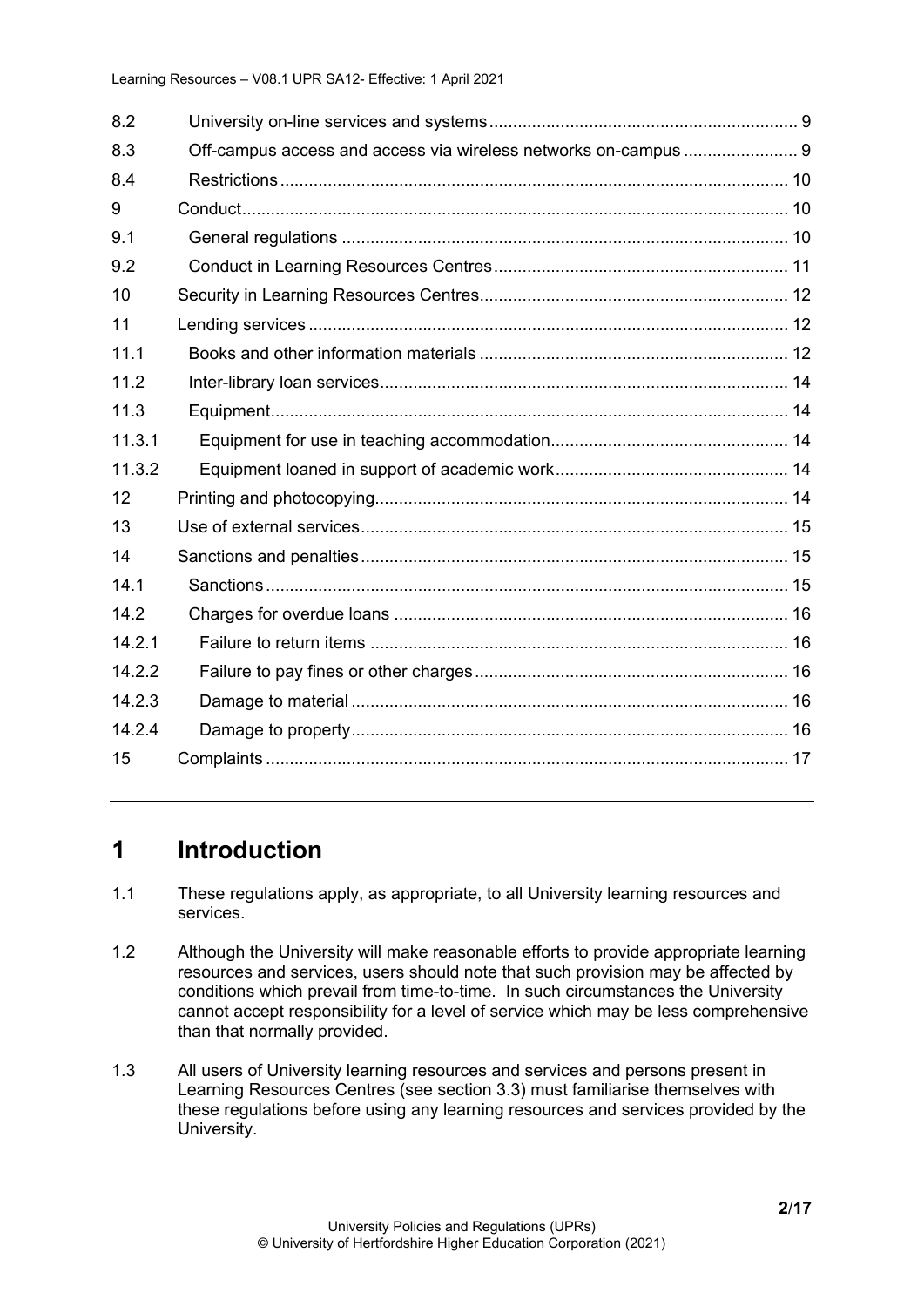1.4 These regulations are available at:

[https://www.herts.ac.uk/about-us/governance/university-policies-and-regulations](https://www.herts.ac.uk/about-us/governance/university-policies-and-regulations-uprs/uprs)[uprs/uprs](https://www.herts.ac.uk/about-us/governance/university-policies-and-regulations-uprs/uprs)

All of the other UPRs referred to in these regulations are available on-line via the above location.

### <span id="page-2-0"></span>**2 Purpose and scope**

- 2.1 The purpose of these regulations is to:
	- a promote the effective use of University resources;
	- b ensure compliance with legal, external and other requirements;
	- c enable equality of access to and use of University learning resources and services for all authorised users in accordance with their respective privileges (see sections 5 and 11).
- 2.2 These regulations apply to all University learning resources and services provided to the users of those facilities and to persons present in Learning Resources Centres.

# <span id="page-2-1"></span>**3 Definitions**

For the purposes of this document the following definitions will apply:

### <span id="page-2-2"></span>**3.1 'University':**

the University of Hertfordshire;

### <span id="page-2-3"></span>**3.2 'Learning resources':**

learning resources, computing, library, media services, software and facilities for authorised users (see section 5) provided by the University in Learning Resources Centres and in teaching, office and residential accommodation on all campuses and online, off-campus over local, national and international networks;

### <span id="page-2-4"></span>**3.3 'Learning Resources Centre (LRC)':**

all Learning Resources Centres;

### <span id="page-2-5"></span>**3.4 'prime provider':**

all students on programmes leading to University of Hertfordshire awards and on programmes provided by the Hertfordshire Higher Education Consortium which lead to other Higher Education awards should have a designated 'prime provider' for learning resources, computing, library and media services. The prime provider is responsible for providing them with a full range of facilities and services appropriate to support their studies.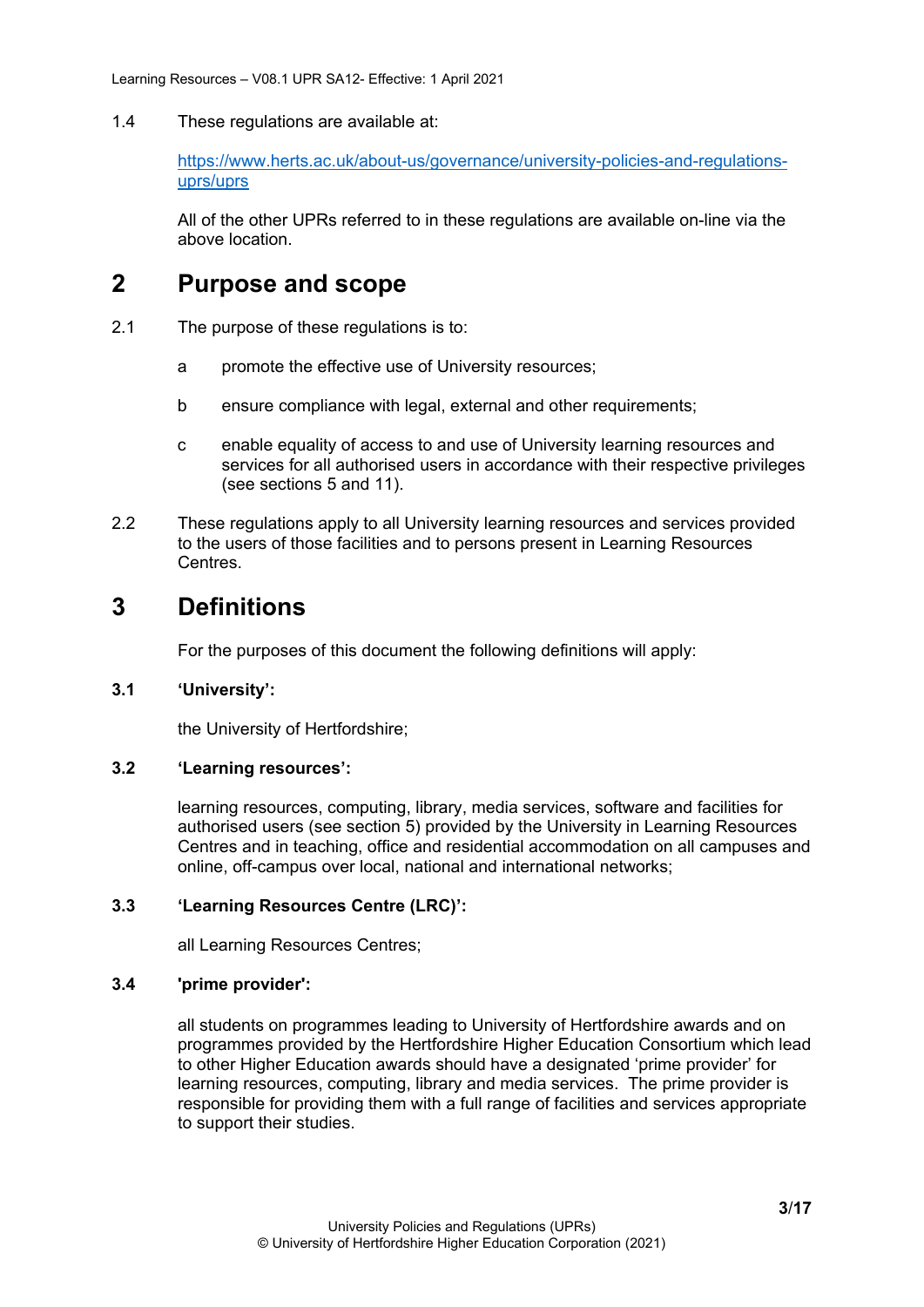(The University is normally the prime provider for all students on programmes leading to University of Hertfordshire awards which are delivered direct by the University. The University may also act as secondary provider for other students on programmes leading to University of Hertfordshire awards.)

### <span id="page-3-0"></span>**3.5 'Member of the University':**

an individual granted membership of the University under the provisions of UPR GV06[1](#page-3-5);

#### <span id="page-3-1"></span>**3.6 'external visitor':**

any person who does not meet the criteria set out in section 5 of this document;

### <span id="page-3-2"></span>**3.7 'RIPA':**

Regulation of Investigatory Powers Act 2000.

### <span id="page-3-3"></span>**4 Conditions applying to access and use**

4.1 Access to and use of University learning resources and services is conditional on the user complying with all current legislation; with these regulations (SA12) and all other relevant University rules, regulations and procedures. These regulations (UPR SA12) must be read in conjunction with UPR IM20[2](#page-3-6); UPR IM08[3;](#page-3-7) the Copyright Designs and Patents Act 1988 and subsequent regulations.

### <span id="page-3-4"></span>**4.2 Legislation**

- 4.2.1 Members of the University must have particular regard for and must not breach the following.
	- i Copyright, Designs and Patents Act 1988

Particular care must be taken not to commit any act that could breach the rights of the owner of any copyright work. Preliminary advice on copyright issues should be sought from the Chief Information Officer (or nominee).

ii Data Protection Act 2018 and Freedom of Information Act 2000

Members of the University who hold data relating to a living person must comply with the requirements of the Data Protection Act 20183. Any storage of personal data (including names and e-mail addresses) must be carried out in accordance with the Act. Advice may be sought from the University's Records Manager and Data Protection Officer (e-mail: dataprotection@herts.ac.uk; Telephone: 01707 284904) concerning data protection issues3.

Freedom of Information requests should be directed by email to: [foi-request@herts.ac.uk](mailto:foi-request@herts.ac.uk)

<span id="page-3-5"></span><sup>&</sup>lt;sup>1</sup> UPR GV06 'Membership of the University'<br><sup>2</sup> UPB J199 <sup>UT</sup> and Quantities Permittianal

<span id="page-3-6"></span><sup>&</sup>lt;sup>2</sup> UPR IM20 'IT and Computing Regulations'

<span id="page-3-7"></span>UPR IM08 'Data Protection Policy and Privacy Statement'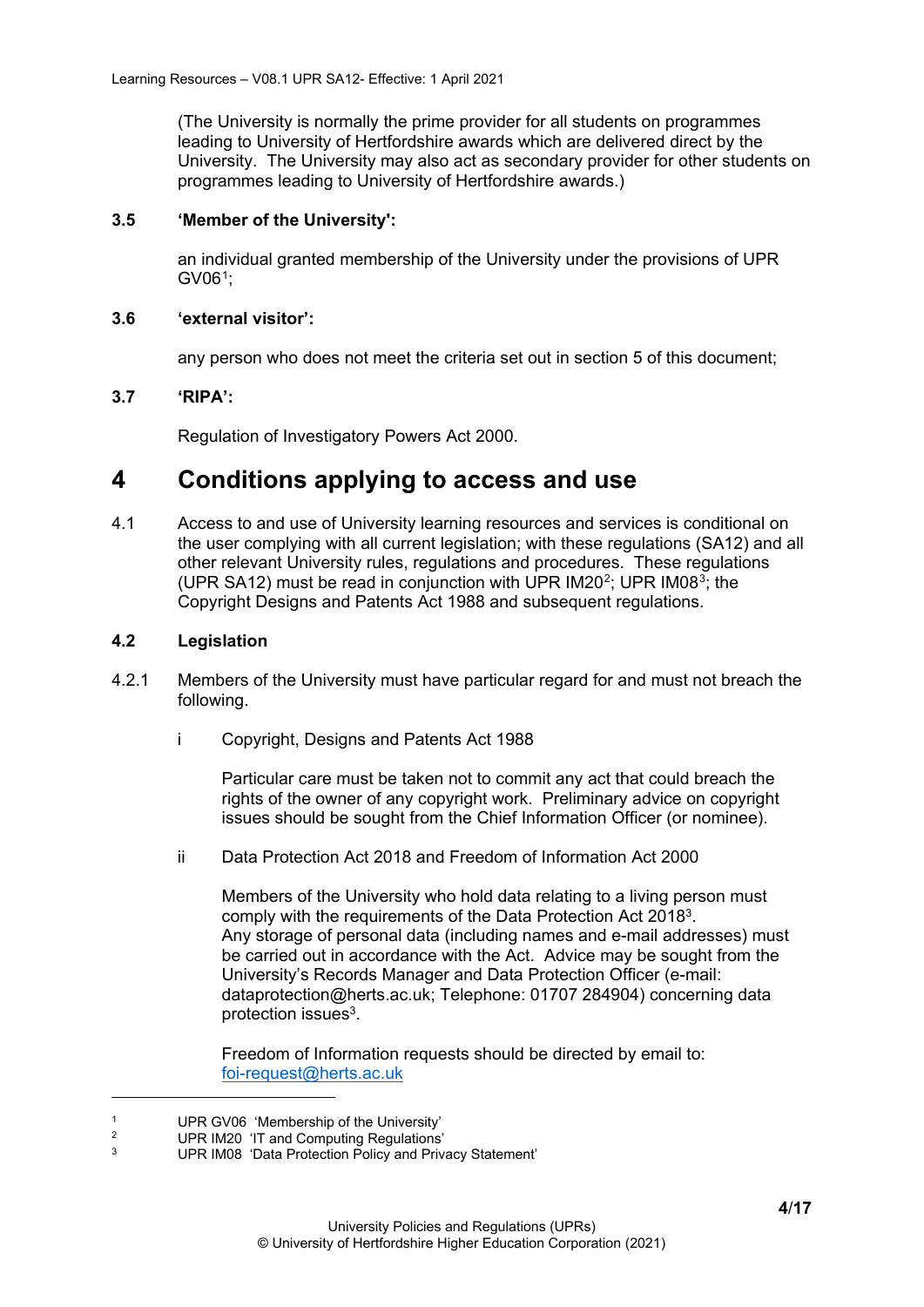E-mails and other documents created on the internet may be subject to requirements to disclose material under the Freedom of Information Act 2000. Members of the University, where applicable, should comply with the Freedom of Information Act 2000, under which a public body is obliged, subject to limited exceptions, to disclose information following receipt of a request made in accordance with the Act.

iii Computer Misuse Act 1990

Persons using information systems must not infringe this Act. Under the provisions of this Act the following acts (amongst others) may constitute criminal offences:

- a gaining unauthorised access to computer programs or data;
- b gaining unauthorised access with intent to commit or facilitate commission of further offences;
- a making unauthorised modifications to the contents of a computer with the intention of impairing the operation of the computer or relevant program or data.
- iv Obscene Publications Acts 1959 and 1964, the Protection of Children Act 1978 and the Communications Act 2003

Persons using information systems must not infringe these Acts. Members of the University must take particular care not to transmit obscene or indecent material by any method, whether via the Internet, an intranet, extranet, e-mail or by any other means. In this regard, Members of the University must not commit any act whilst using the Internet, an intranet, extranet, e-mail or by any other means, whether an offence under the above Acts or not, which might reasonably be expected to cause offence to any third party.

v Equality Act 2010

Information or material which unlawfully discriminates against any person on the grounds of age, race, religion or belief, pregnancy and maternity, marriage or civil partnership, disability, sex, gender reassignment and sexual orientation must not be created, stored or distributed. Advice on Equal opportunities issues should be sought from the Head of the Equality Unit. Members of the University must not commit any act that could be interpreted as unlawful discrimination within the meaning and scope of any law, order, enactment or regulation relating to equality or discrimination.

vi Terrorism Act 2000 and Terrorism Act 2006

Persons using information systems must not infringe these Acts. Members of the University must not participate in any form of interference or disruption of an electronic system or display any material which may encourage or incite others to carry out acts of terrorism.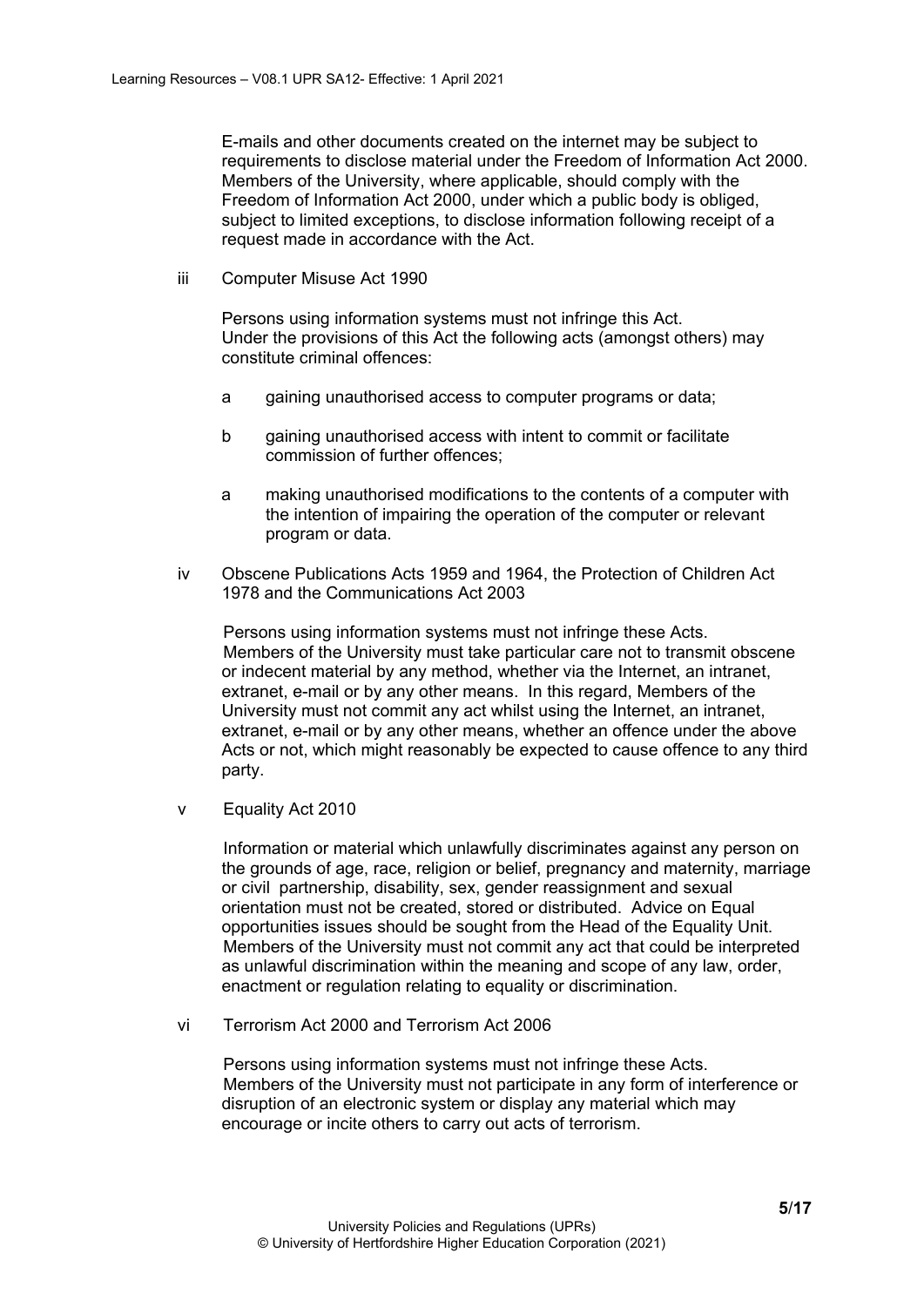vii Counter Terrorism and Security Act 2015

The University is required by the Counter Terrorism and Security Act 2015, to have due regard to the need to prevent individuals from being drawn into terrorism (the 'Prevent Duty'). This Prevent Duty must be implemented by the University in a proportionate and risk based manner. The University fulfils its legal obligations by adhering to the guidance contained in the Revised Prevent Duty Guidance for England and Wales and the Prevent Duty Guidance for Higher Education institutions in England and Wales, as amended from time-to-time.

While fulfilling the Prevent Duty, the University will also have particular regard, and remains committed, to academic freedom and freedom of speech. The University expects that its staff and students will comply with the University's policies and procedures and will co-operate with the University as it carries out its institutional obligation to protect the welfare of its community members.

- 4.2.2 Any researcher, staff or student, who, for the purposes of their research, needs to access or store materials that may be considered sensitive under Obscene Publications, Counter-Terrorist or other relevant legislation, must obtain the prior written consent to such access from the Director of the Doctoral College who may not delegate this responsibility. In this regard, the Director of the Doctoral College acts as the institutional Lead for Research Integrity and nominee of the Secretary and Registrar, from whom such consent must be sought in the absence of the Director of the Doctoral College. The Director of the Doctoral College will ensure that a record is kept of all consents so given. Researchers to whom such consent is given will comply with all relevant regulations and guidelines to ensure the safe and secure storage of any material accessed and will comply with any conditions imposed on access by the Director of the Doctoral College.
- 4.2.3 Members of the University must not:
	- i access, create, download, store or transmit unlawful material (including material that is or might be prohibited by the Counter Terrorism and Security Act 2015);
	- ii access, create, download, store or transmit material that is indecent, offensive, defamatory, threatening, discriminatory or extremist.
- 4.2.4 The University reserves the right to block or monitor access to such material.
- 4.2.5 Advice on compliance with the legislation cited in this section (4.2) should be sought from the Director of Legal Services and University Solicitor.

#### <span id="page-5-0"></span>**4.3 Material which is defamatory or offensive**

Advice on defamation should be sought from the Director of Legal Services and University Solicitor.

Members of the University must not commit any act using the University's information systems which is defamatory or might reasonably be expected to cause offence to a third party.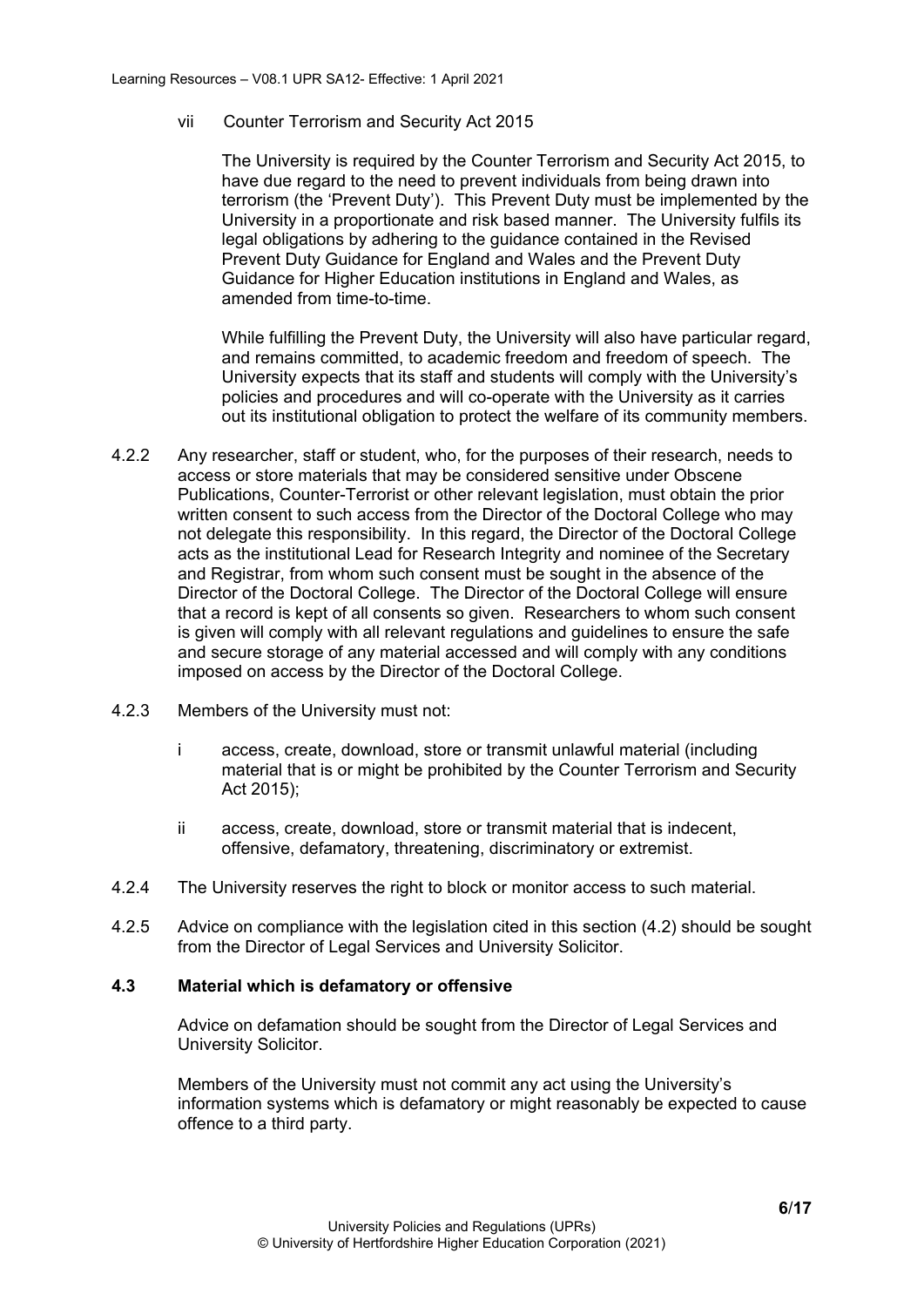### <span id="page-6-0"></span>**4.4 RIPA, Telecommunications (Lawful Business Practice) (Interception of Communications) Regulations 2000 and the Human Rights Act 1998 and Data Protection Act 2018**

RIPA and the Regulations permit the University to intercept communications in certain circumstances to monitor4 or record communications through the University's telecommunications systems. Interception of communications is allowed for a range of purposes including, but not confined to, ensuring compliance with University regulations and to prevent or detect crime. The University does not need to gain consent from staff and students before interception takes place for any of these purposes, although in undertaking these operations the University will have proper regard for the Human Rights Act 1998 and to the Data Protection Act 2018.

### <span id="page-6-1"></span>**4.5 Contempt of Court**

It is implicit that users will not commit any act which could be prejudicial to any ongoing case in any Court or held to be in Contempt of Court. Users should also note that the English Courts are increasingly using the laws covering contempt to restrict the transmission of sensitive information which relates, or might relate, to high profile cases which they are considering. Such restrictions apply as fully to information available on, or transmitted across, a restricted network (for example, between parties within the University) as to communications to someone external to the University or to information made available publicly, for example, on a web page accessed via a link from the University's site. The University would be bound to comply with any Order made by a Court for the provision of communication traffic or stored data that breached, or appeared to breach, a contempt of Court Order.

### <span id="page-6-2"></span>**5 Authorised users**

- 5.1 Individuals on whom the University has conferred the title 'Member of the University' in Membership A or Membership B (see UPR GV061) are authorised to use the University learning resources and services.
- 5.2 The Chief Information Officer may grant access to Learning Resources Centres and use of some learning resources and services to other persons where this is appropriate for the furtherance of the University's work and/or research and scholarship and/or the quality of the student learning experience. When granting access to persons not entitled to University Identity Cards, the Chief Information Officer will stipulate what will constitute proof of identity for the purposes of these regulations. Such persons may include:
	- a Alumni of the University;
	- b staff and students of other institutions with which the University has agreed reciprocal arrangements;
	- c corporate and external members of the University Library;
	- d other bone fide visitors with the prior agreement of the Chief Information Officer.
- 5.3 Further information concerning access to Learning Resources Centres and other service privileges may be obtained from the Library and Computing Services, College Lane Campus (Telephone: 01707 284678; e-mail: [helpdesk@herts.ac.uk\)](mailto:helpdesk@herts.ac.uk).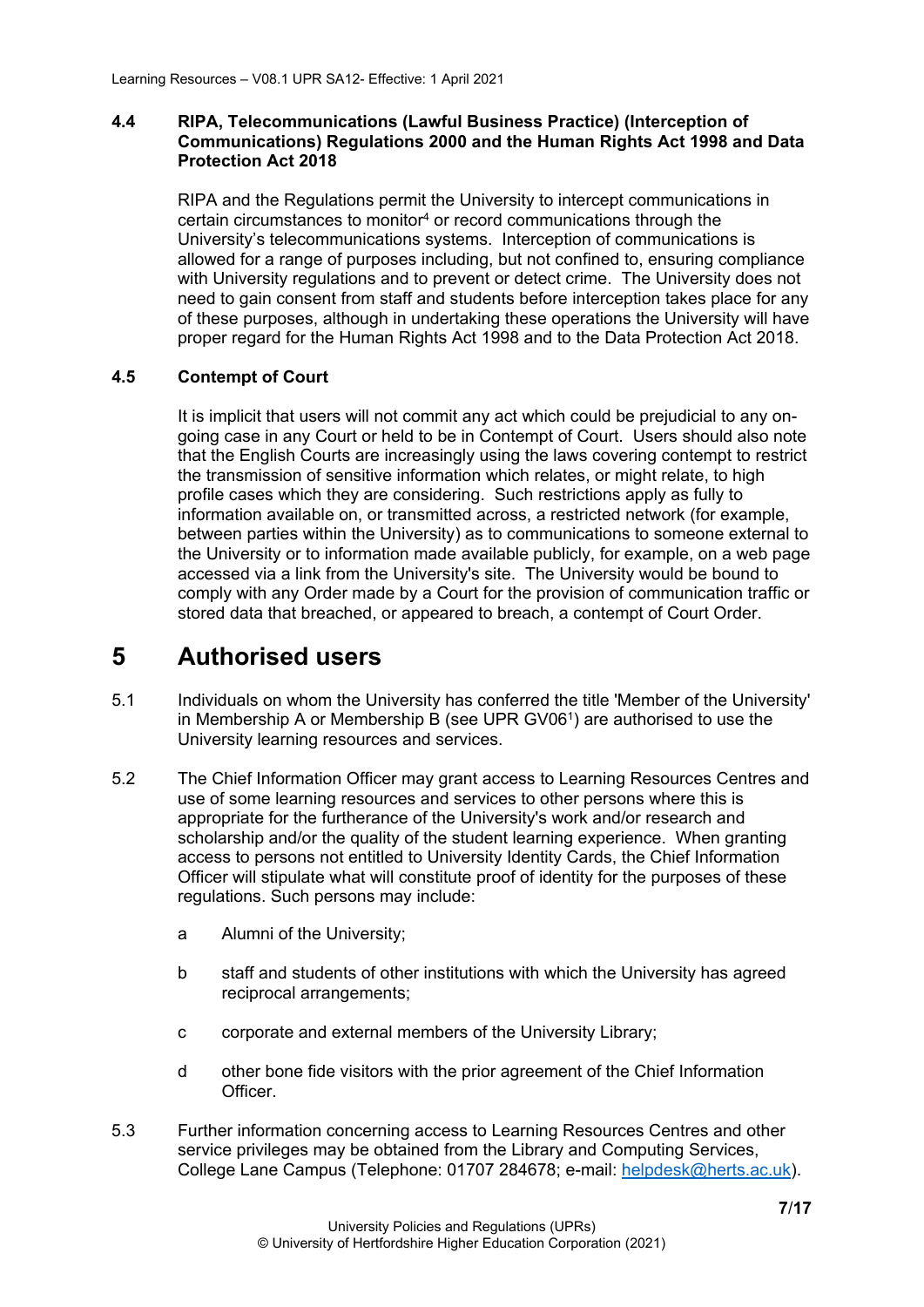# <span id="page-7-0"></span>**6 Personal identification**

- 6.1 All persons within Learning Resources Centres are required to comply with the University's security regulations and procedures (see UPR HS05[4\)](#page-7-4).
- 6.2 For the proper administration of the University, Members of the University and other persons to whom they have been issued are required to produce their University identity cards when requested to do so by security or other members of staff.
- 6.3 Other persons who are not entitled to a University Identity Card must at all times carry with them satisfactory proof of identity as stipulated by the Chief Information Officer (see section 5.2). Visitors who are granted access to Learning Resources Centres and issued with a 'Visitor's Day Pass' are required to display their Visitor's Day Passes at all times whilst in the Learning Resources Centre and hand them in to security staff on leaving.
- 6.4 Any person within a Learning Resources Centre is required to show their University Identity Card/satisfactory proof of identity when requested to do so either by Library and Computing Services staff or by security staff.

## <span id="page-7-1"></span>**7 Use of learning resources**

University learning resources and services should normally be used only for purposes directly connected with the work of the University. Any activity which is not directly connected with the work of the University requires the prior written consent of the Chief Information Officer (or nominee) and may be charged for at an appropriate rate.

### <span id="page-7-2"></span>**8 Access**

### <span id="page-7-3"></span>**8.1 Learning Resources Centres**

- 8.1.1 A holder of a University Identity Card must use that card to gain entry to any Learning Resources Centre.
- 8.1.2 Holders of University Identity Cards should note the following extracts from UPR HS054:

"Any attempt to reproduce or to forge a University Identity Card, or to use a card in a way that is inconsistent with the purposes for which it has been issued, or to allow a card to be used other than by the person to whom it has been issued, will be regarded as a breach of discipline." (see section 4.4.1, ix, UPR HS054).

"Individuals who have reason to believe that they may have lost their Identity Cards or that their Identity Cards have been stolen, must notify the ID office **or** the Control Room (**1010**) **and** Library and Computing Services, immediately" (see section 7.6, UPR HS054).

<span id="page-7-4"></span>

<sup>4</sup> UPR HS05 'Security and Public Access'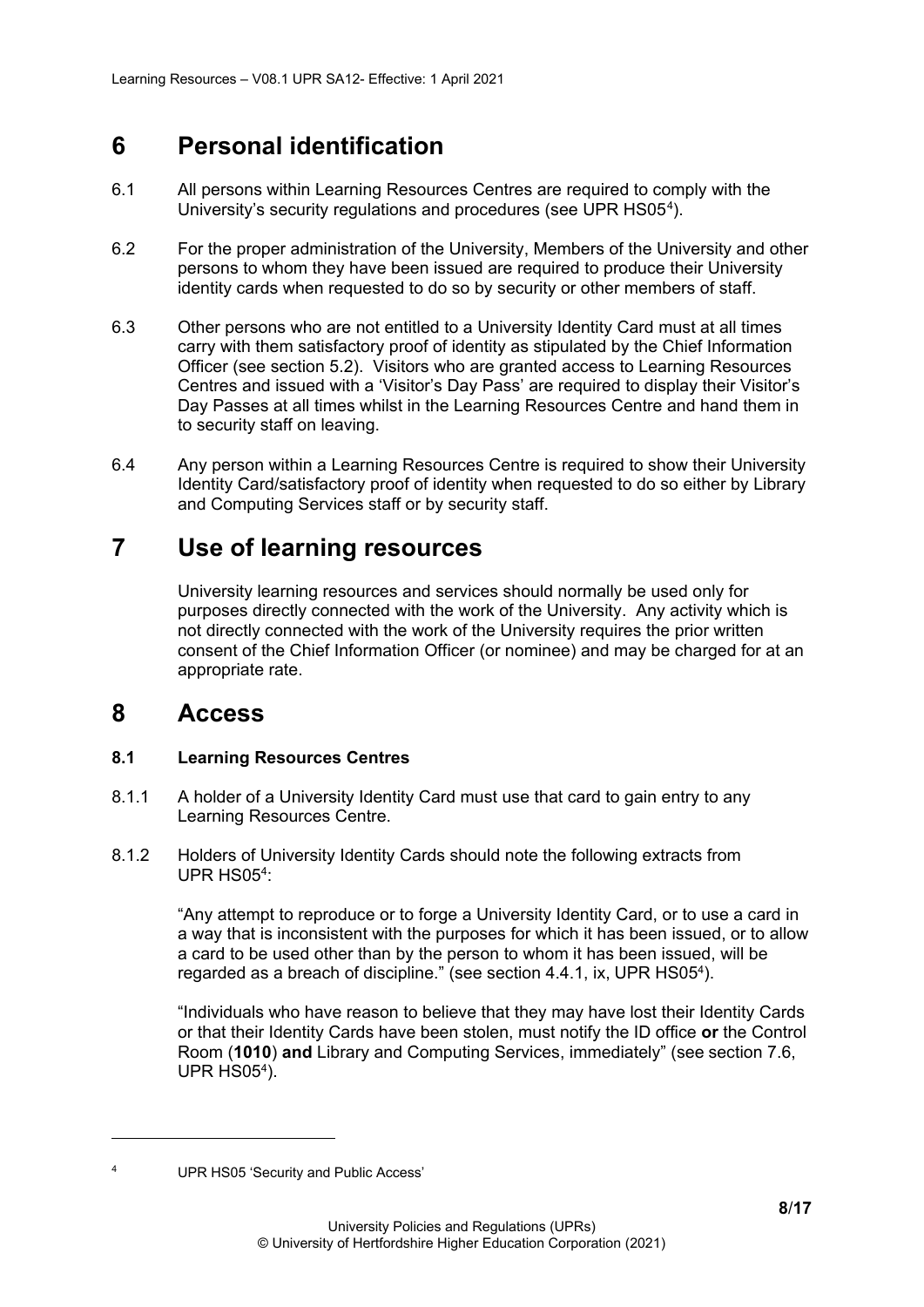8.1.3 All other users must show satisfactory proof of identity and obtain a valid 'Visitor's Day Pass' from Security in accordance with the arrangements agreed by the Chief Information Officer.

### <span id="page-8-0"></span>**8.2 University on-line services and systems**

- 8.2.1 Authorised users will be issued with individual personal accounts which have usernames and passwords or personal identification numbers (PINs) for access to University on-line services and systems and for book borrowing privileges.
- 8.2.2 The password or PIN used for an individual account is the only protection against unauthorised use of the resources that have been allocated to that person. The password and PIN must, therefore, be kept confidential and secure by the individual account holder.
- 8.2.3 Users must select robust passwords in accordance with University password guidance. Users are responsible for the management of their passwords and must change them immediately whenever they have reason to believe that the confidentiality or security of their passwords has been compromised.
- 8.2.4 Users must not allow their accounts and username(s) to be used by anyone else, nor leave their accounts open and unattended at any time. Users are fully responsible both for the consequences of allowing others access to their accounts and for failing to keep their password(s) or PIN confidential.
- 8.2.5 Users are responsible for ensuring that they make secure back-up copies of their personal data files. They should also store saved work in at least two places. Any files saved to allocated personal data file storage space on the University's central systems are kept, are available for use subject to personal authentication and are backed up regularly. The backup provides for system recovery only. The University does not offer a personal file retrieval service but will use its best endeavours to restore saved files in the event of disaster or system replacement. Any files saved on computers in Learning Resources Centres rather than in allocated storage space on central systems are temporary files only and are deleted when the computer session ends.
- 8.2.6 Users must neither waste nor attempt to exceed any privileges or quotas allocated to them nor may they make use of, or attempt to make use of, any other user's privileges or resources or otherwise try to circumvent University regulations. This applies to University services and facilities and those accessed via JANET or other external link.
- 8.2.7 Users must use software and online resources, including online journals and ebooks, strictly in accordance with the licence terms and conditions for their use by Members of the University (see section 10, UPR IM202).

#### <span id="page-8-1"></span>**8.3 Off-campus access and access via wireless networks on-campus**

8.3.1 Authorised users may use their individual personal accounts to access the University's on-line services over the internet from off-campus locations and via University wireless networks on-campus.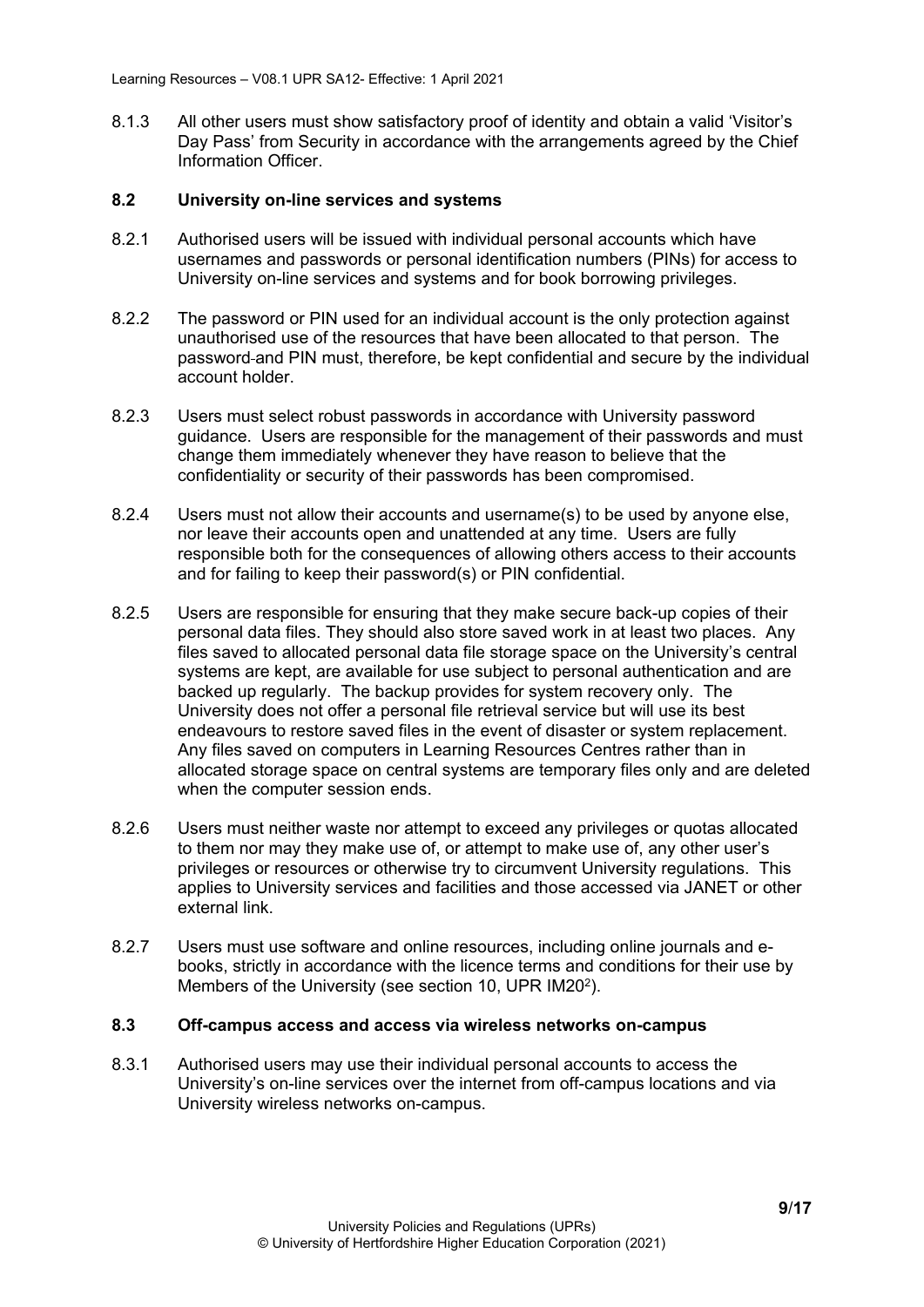- 8.3.2 Users are responsible for their own computer hardware, software, Internet Service Providers and telephone services for off-campus and wireless network access to the University's on-line services.
- 8.3.3 Users are responsible for ensuring that all off-campus and wireless network use of these services is in compliance with these regulations and does not infringe University licence agreements.

#### <span id="page-9-0"></span>**8.4 Restrictions**

Some facilities and services are normally available to authorised users only (see section 5). These include on-line information services, the managed learning environment and intranet (StudyNet), the internet, computing applications and electronic book and journal collections.

### <span id="page-9-1"></span>**9 Conduct**

#### <span id="page-9-2"></span>**9.1 General regulations**

- 9.1.1 Users must not behave in such a way that they cause disruption or bring the University into disrepute. In particular, they will have due regard and respect for other users and the learning environment which they require in order to work. Unacceptable behaviour or activities would include, but are not limited to, playing games, the commercial or excessive use of social e-mail and the internet and disruptive behaviour in Learning Resources Centre study environments.
- 9.1.2 'Loopholes' or deficiencies present in any facility should not be exploited and, where found, must be reported to the Chief Information Officer.
- 9.1.3 Users may not use University online services and systems for the creation, display, storage, production, transmission or circulation of any form of advertising or of material which could be considered to be obscene, abusive or racist or in any other way offensive or which is intended to annoy.
- 9.1.4 Users must not deliberately take, corrupt or destroy other users' data or work, either in paper or electronic form. They must not in any way violate the privacy of other users or deliberately disrupt their work.
- 9.1.5 Users must not deliberately introduce into any system a computer virus or any other computer code which could interfere with the integrity or operation of that or any other computer system.
- 9.1.6 Users must ensure that any portable computer and computer media they use in University facilities are virus, spyware and malware free.
- 9.1.7 Users must not move, unplug, plug in or otherwise attempt to alter the configuration of any University computer hardware, software or other equipment.
- 9.1.8 Users must ensure that their use of personal portable computers and other equipment in Learning Resources Centres complies with University requirements and instructions for use. The University cannot accept any responsibility for users' personal equipment and software or its performance.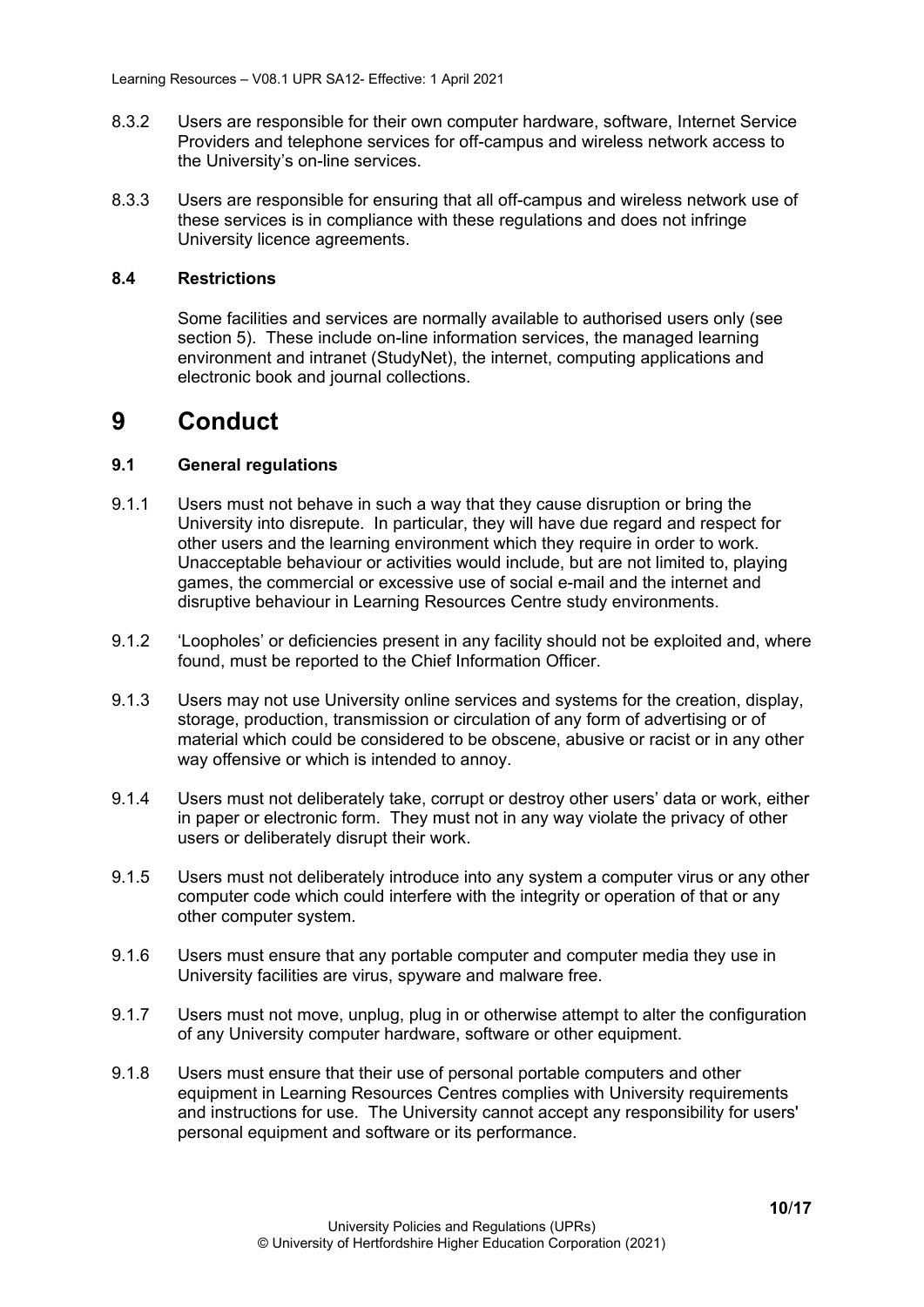- 9.1.9 Users must not set up, offer, or provide any form of computer-based service to other users without the prior written consent of the Chief Information Officer (or nominee).
- 9.1.10 Users must acquaint themselves with basic network etiquette before using any network facilities. Care should be taken to avoid any action or statement which may bring the University into disrepute. Users must not act, or appear to act, as spokespersons for the University.
- 9.1.11 Any damage or loss of books and other information materials, equipment, applications or data must be reported to the Library and Computing Services immediately (T:01707 284678 or E:helpdesk@herts.ac.uk).
- 9.1.12 Most University information materials, software applications and recordings are subject to licence agreements and copyright restrictions. Users are personally responsible for any copying, printing and recording which they carry out and must ensure that they comply with current legislation and that they do not contravene these or any other University regulations. Users must check the advisory notices provided and, if they are unsure, seek advice from the Library and Computing Services via the Helpdesk.

### <span id="page-10-0"></span>**9.2 Conduct in Learning Resources Centres**

- 9.2.1 Smoking and the use of E-cigarettes is prohibited in all buildings (including study bedrooms) and within **10** metres of any building owned, occupied or leased by the University (see UPR HS06<sup>5</sup>).
- 9.2.2 Hot food and drink is permitted in Cafe Study only.
- 9.2.3 All mobile phones must either be switched off, or have the audible ring tone switched off, before entering silent study suites in Learning Resources Centres. The use of mobile phones in other areas must be kept to a minimum and should not cause disturbance to other users.
- 9.2.4 Visitors are required to observe the times specified for their use of Learning Resources Centres.
- 9.2.5 To ensure the best possible conditions for study, silence must be maintained in the silent study suites. In all other study environments, users must ensure that their conversations and activities are kept at a level that respects the study needs of other users.
- 9.2.6 Users must not damage or deface the buildings, fittings, furniture, equipment, books or materials.
- 9.2.7 Posters, notices or similar items must not be displayed in Learning Resources Centres without the prior consent of the Chief Information Officer (or nominee).
- 9.2.8 Users must not behave in a disorderly, disruptive, violent or abusive manner.

<span id="page-10-1"></span><sup>5</sup> UPR HS06 'No Smoking Policy'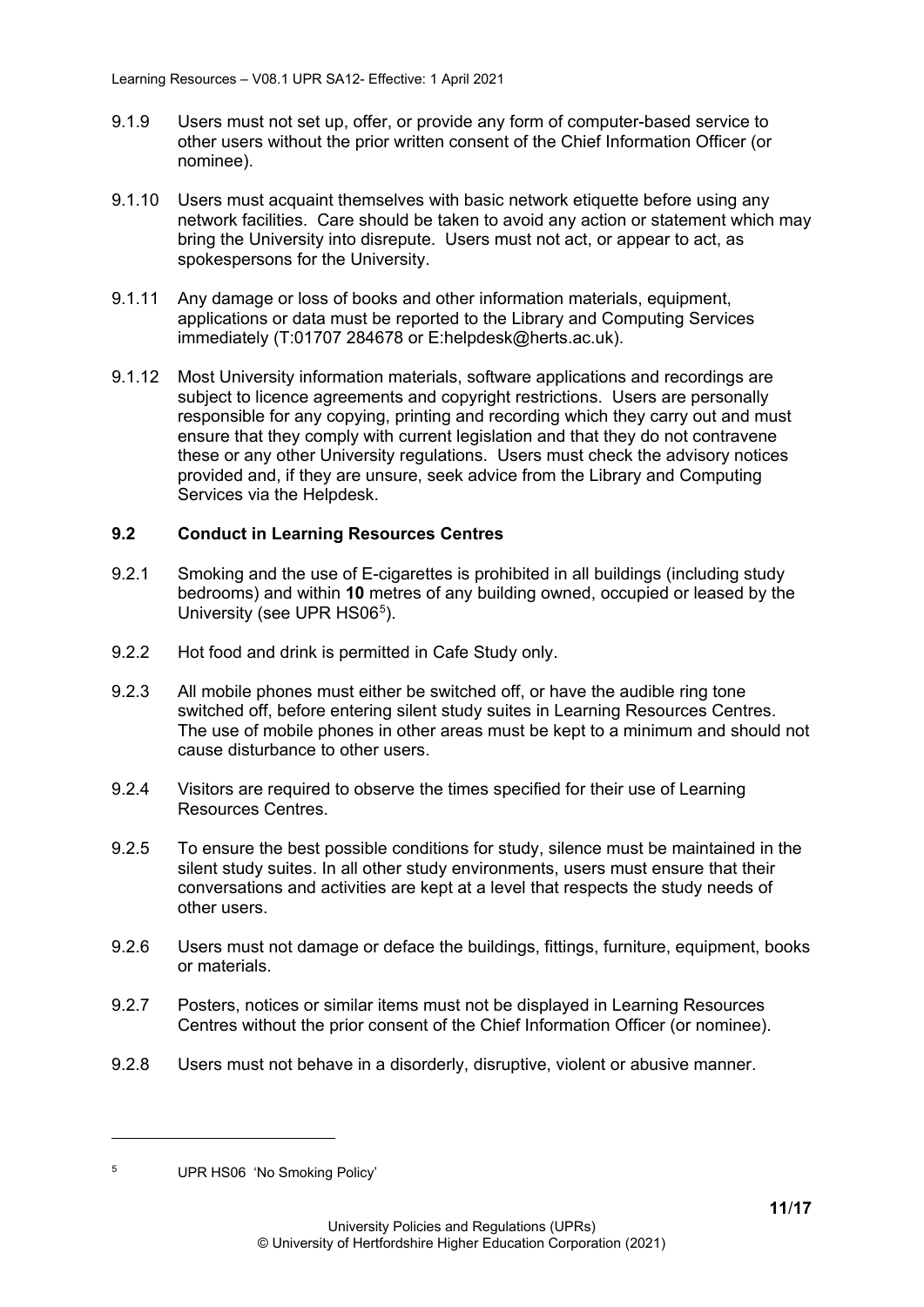- 9.2.9 Users must ensure that areas which they use are kept clean and tidy at all times and that they dispose of waste paper and other rubbish in the bins provided and in accordance with any instructions of an environmental nature which may be displayed from time-to-time.
- 9.2.10 Some rooms, study areas and computers may be booked at certain times. Users must respect these bookings and vacate the room, area or workstation promptly if required to do so by Library and Computing Services staff.
- 9.2.11 When using University learning resources and services, external visitors are required to give priority to Members of the University.

### <span id="page-11-0"></span>**10 Security in Learning Resources Centres**

- 10.1 Users must take reasonable care of their belongings. The University does not accept responsibility for any loss or damage to users' property howsoever caused. The University reserves the right to remove to lost property any personal belongings left unattended in study suites in the Learning Resources Centres.
- 10.2 Children under **11** must be accompanied by an adult, kept under control and supervised at all times. Adults may be asked to remove children who are causing a disturbance.
- 10.3 Animals other than Assistance Dogs will not be admitted.
- 10.4 Fire, safety and security equipment and fire exits must be used only in an emergency.
- 10.5 In the event of an emergency or a fire drill, users must follow the instructions given by staff and security officers and leave quietly and quickly.
- 10.6 Users may not enter areas marked 'Staff only', without authorisation.

### <span id="page-11-1"></span>**11 Lending services**

### <span id="page-11-2"></span>**11.1 Books and other information materials**

- 11.1.1 The following groups are granted book borrowing privileges in accordance with the limits specified in this section. It should be noted that individuals who are not designated as authorised users in section 5 of this document are eligible for borrowing privileges only with the prior written consent of the Chief Information Officer (or nominee).
	- i Individuals on whom the University has conferred the title 'Member of the University' in Membership B (see UPR GV06<sup>1</sup>) which includes University staff;
	- ii Individuals on whom the University has conferred the title 'Member of the University' in Membership A (see UPR GV061), which includes University students;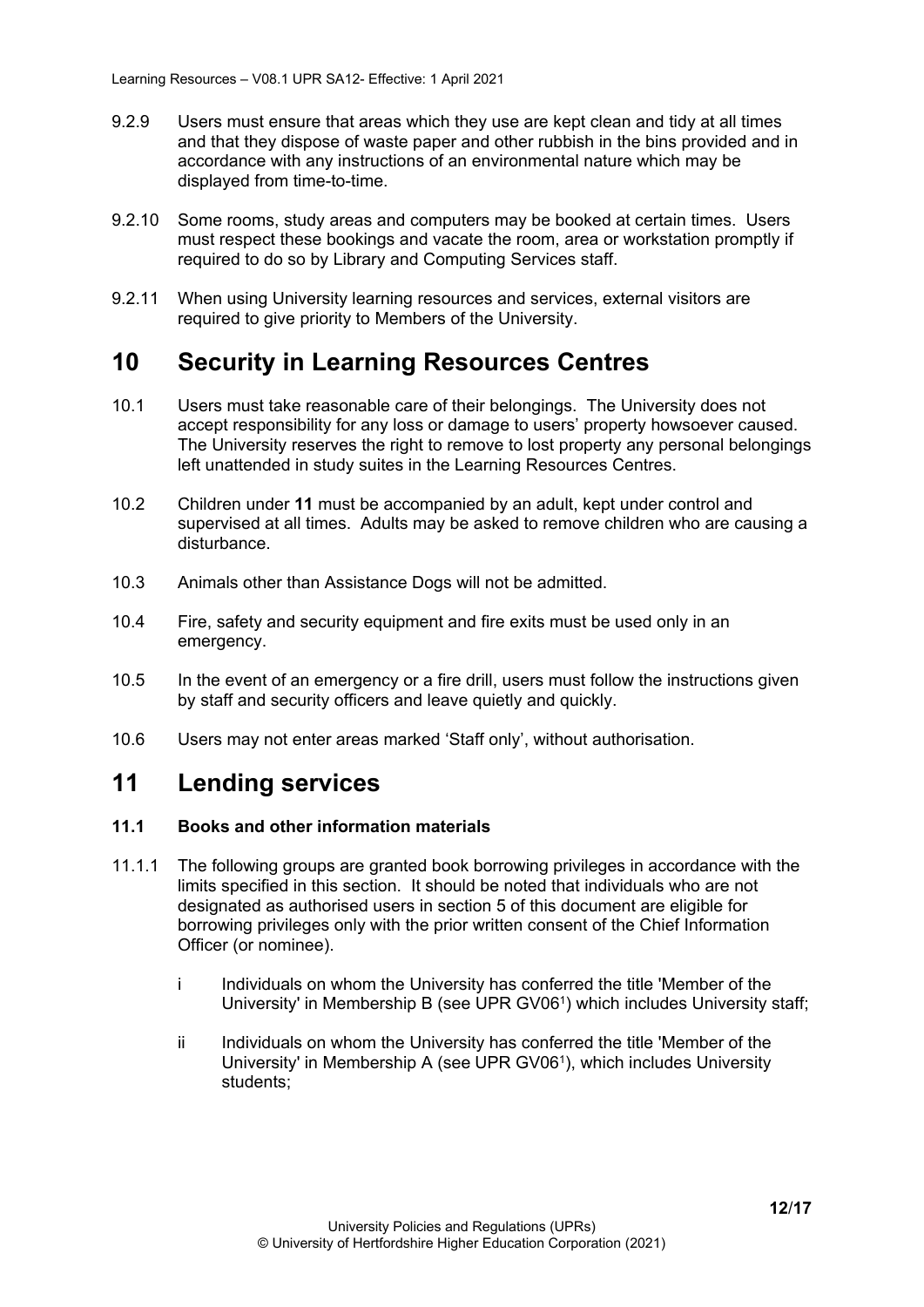- iii Society of College National and University Libraries (SCONUL) Access Scheme and other agreed, reciprocal schemes; individual external subscribers who meet the agreed criteria and whose applications have been approved by the Chief Information Officer.
- 11.1.2 Individuals granted borrowing privileges (see section 11.1.1, i and ii) will be provided with a personal lending account with a borrowing privilege of up to **25** books and other information materials at any one time from University Library collections available for loan. SCONUL Access Scheme members (see section 11.1, iii) will be provided with a personal lending account with a borrowing privilege of up to **5** books (of **4** week loan books only).
- 11.1.3 No items may be borrowed without a current University Identity Card. An Identity Card which can be used only for entry to Learning Resources Centres and for use of book lending services will normally be issued to persons to whom the Chief Information Officer has granted access but who are not otherwise entitled to University Identity Cards. A charge will normally be made for the Identity Card.
- 11.1.4 A user is personally responsible for all items borrowed on their lending account. Staff will not issue items on an Identity Card which is not that of the bearer and will make a report to security staff.
- 11.1.5 Authorised users are responsible for all transactions recorded on their individual book lending accounts and are required to check regularly the status of the transactions on their accounts, using the on-line self-service facility provided on the public access library system.
- 11.1.6 Authorised users are responsible for returning items borrowed by the latest due date indicated on the public access library system. A fine will be charged for the late return of any item.
- 11.1.7 Reminders and overdue notices are issued as a courtesy to all library users. Notices to individual authorised users concerning overdue loans and other matters relating to book lending accounts will normally be sent by e-mail to the personal email address of the user concerned as recorded on University membership records. Authorised users are required to keep the University informed of their current e-mail address and to check their e-mail accounts regularly for official notices.
- 11.1.8 Items must be returned or renewed at the end of the loan period. Loans must be renewed by using the self-service book loan renewal facility on the public access library system. Loans will not be renewed where the sum of the outstanding fines accrued by the user requesting the renewal has exceeded the maximum amount permitted.
- 11.1.9 Items may not be removed from Learning Resources Centres unless the current correct borrowing procedures have been completed. Staff and security officers may, at any time, check the possessions of persons leaving Learning Resources Centres to ensure that all items belonging to the University have been issued correctly.
- 11.1.10 Items marked 'for use in LRC only', 'Not for Loan' or 'REF' may not be borrowed.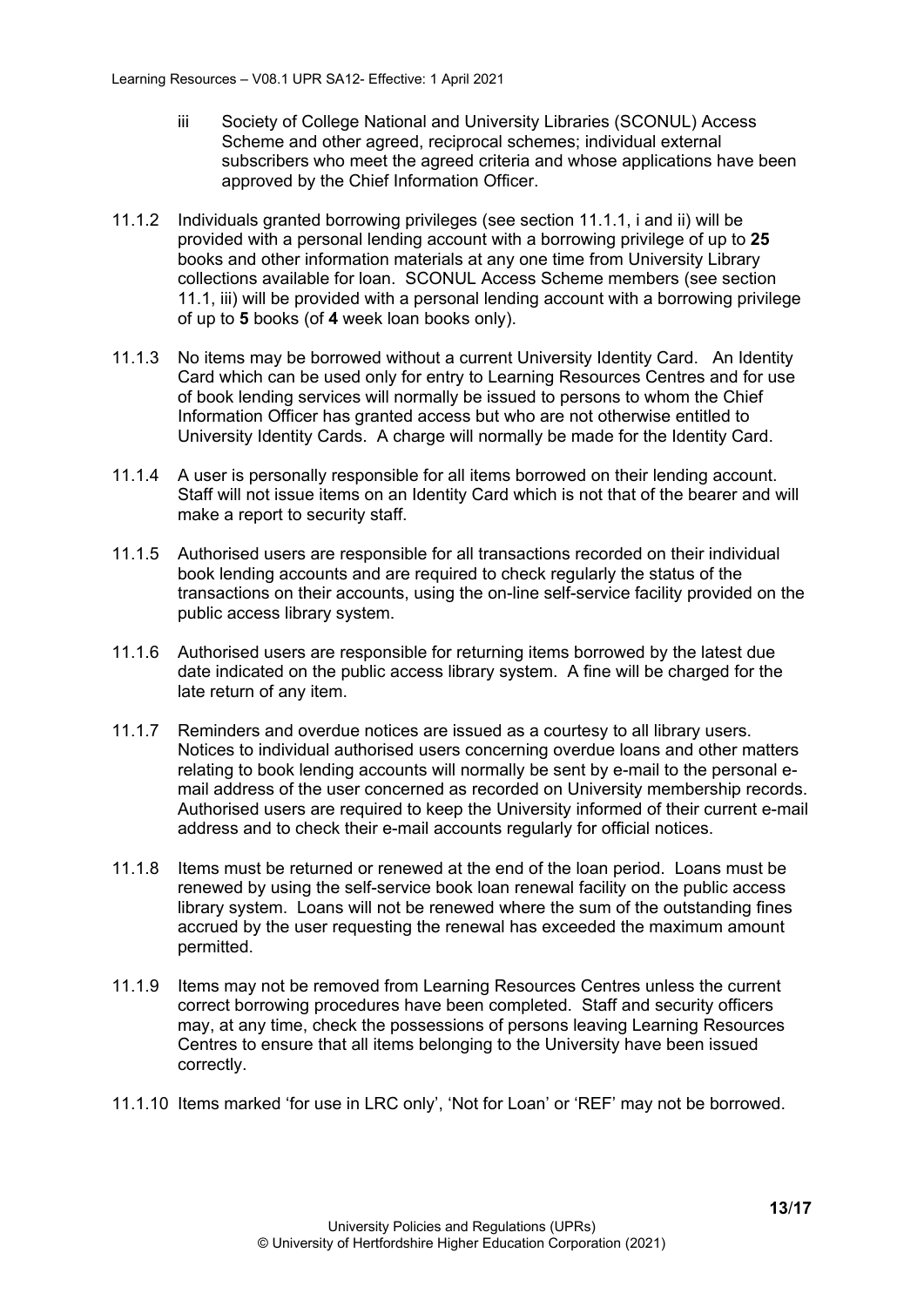#### <span id="page-13-0"></span>**11.2 Inter-library loan services**

- 11.2.1 Inter-library loan services are not available to corporate and external subscribers.
- 11.2.2 Inter-library loan services may normally be used only to obtain items not held in University Library print and digital collections. A fine may be charged for the improper use of these services.
- 11.2.3 The direct digital delivery service for inter-library loan items must be used in accordance with published procedures for this service. Inter-library loans not available for direct digital delivery must be collected by users in person, within the period stated, from the College Lane Campus Learning Resources Centre.
- 11.2.4 Items borrowed through inter-library loan services must be returned promptly by the date indicated on the public access library system. Requests to renew inter-library loan items are subject to the agreement of the external service providing the loan. All requests to renew inter-library loans must be made in accordance with published procedures. Any charges incurred by the University as a result of the late return or loss of inter-library loans will be invoiced to the user.

### <span id="page-13-1"></span>**11.3 Equipment**

<span id="page-13-2"></span>11.3.1 Equipment for use in teaching accommodation

All bookings for the provision of equipment in teaching accommodation must be made in accordance with current University procedures. Equipment must be used in accordance with University regulations and procedures. Users are responsible for the security and proper use of the equipment during the period for which it has been booked. It will be assumed that the user is the person who has made the booking.

<span id="page-13-3"></span>11.3.2 Equipment loaned in support of academic work

Where portable media equipment is available for loan to authorised users in support of the academic work of the University, users are responsible for the safe keeping of such equipment whilst it is in their care. The University may require the user to sign a personal indemnity against loss, theft or damage. Fines will be charged for the late return of such equipment. Users will be charged for the replacement cost of lost or unreturned equipment.

# <span id="page-13-4"></span>**12 Printing and photocopying**

- 12.1 Authorised users (see section 5) are provided with individual printing/photocopying accounts that use the individual's normal University username and password.
- 12.2 All printing and photocopying will be charged for at rates determined by the Chief Information Officer.
- 12.3 Authorised users must not allow their accounts and username(s) to be used by anyone else nor leave their accounts open and unattended at any time. They are responsible for all transactions recorded on their individual printing/photocopying accounts and are required to check regularly the status of the transactions on their accounts using the on-line self-service facility provided.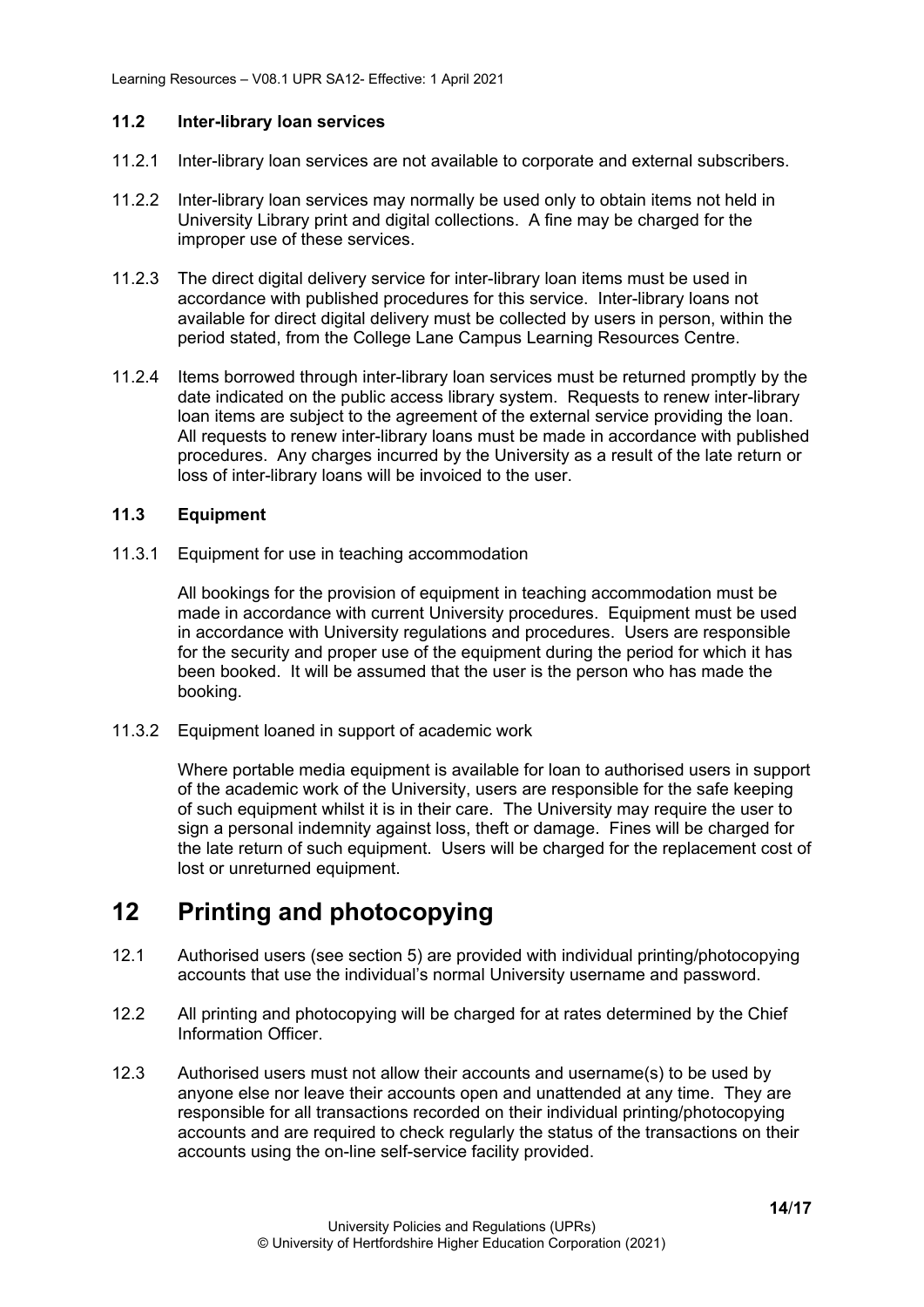- 12.4 No refunds will be made on closure of printing/photocopying accounts and users should ensure that any unspent credit is used prior to closure of the account.
- 12.5 Refunds for poor quality print or photocopier output will be given only where the user has provided acceptable proof.

### <span id="page-14-0"></span>**13 Use of external services**

- 13.1 Authorised users may be eligible to use other external services which are available to the University through formal reciprocal agreements to which the institution is a party.
- 13.2 These external services must be used strictly in accordance with the regulations specified for their use. A failure to comply with these regulations will result in the withdrawal of the user privileges of the individual concerned.
- 13.3 Any charges incurred by the University as a result of the improper use of the external services referred to in this section (13), will be charged to the user responsible.

### <span id="page-14-1"></span>**14 Sanctions and penalties**

### <span id="page-14-2"></span>**14.1 Sanctions**

- 14.1.1 Users of University learning resources and services and any other persons present in a Learning Resources Centre must leave the premises immediately when requested to do so by staff authorised by the Chief Information Officer or by security officers.
- 14.1.2 The Chief Information Officer reserves the right to withdraw the use of some or all services and the use of Learning Resources Centres from any person who breaches any of the regulations set out in this document (UPR SA12).
- 14.1.3 Failure to comply with the regulations set out in document (UPR SA12) will result in disciplinary action being taken by the Chief Information Officer against the person concerned, in accordance with the appropriate University disciplinary procedures, and in the immediate withdrawal of that person's accounts. The person concerned may also be refused entry to Learning Resources Centres until the matter has been resolved.
- 14.1.4 In the case of external and corporate subscribers and members of the public, the University reserves the right to refuse access to its facilities and services where it is believed that they have breached these regulations.
- 14.1.5 Where it is believed that a criminal offence may have been committed the matter will be reported to the police.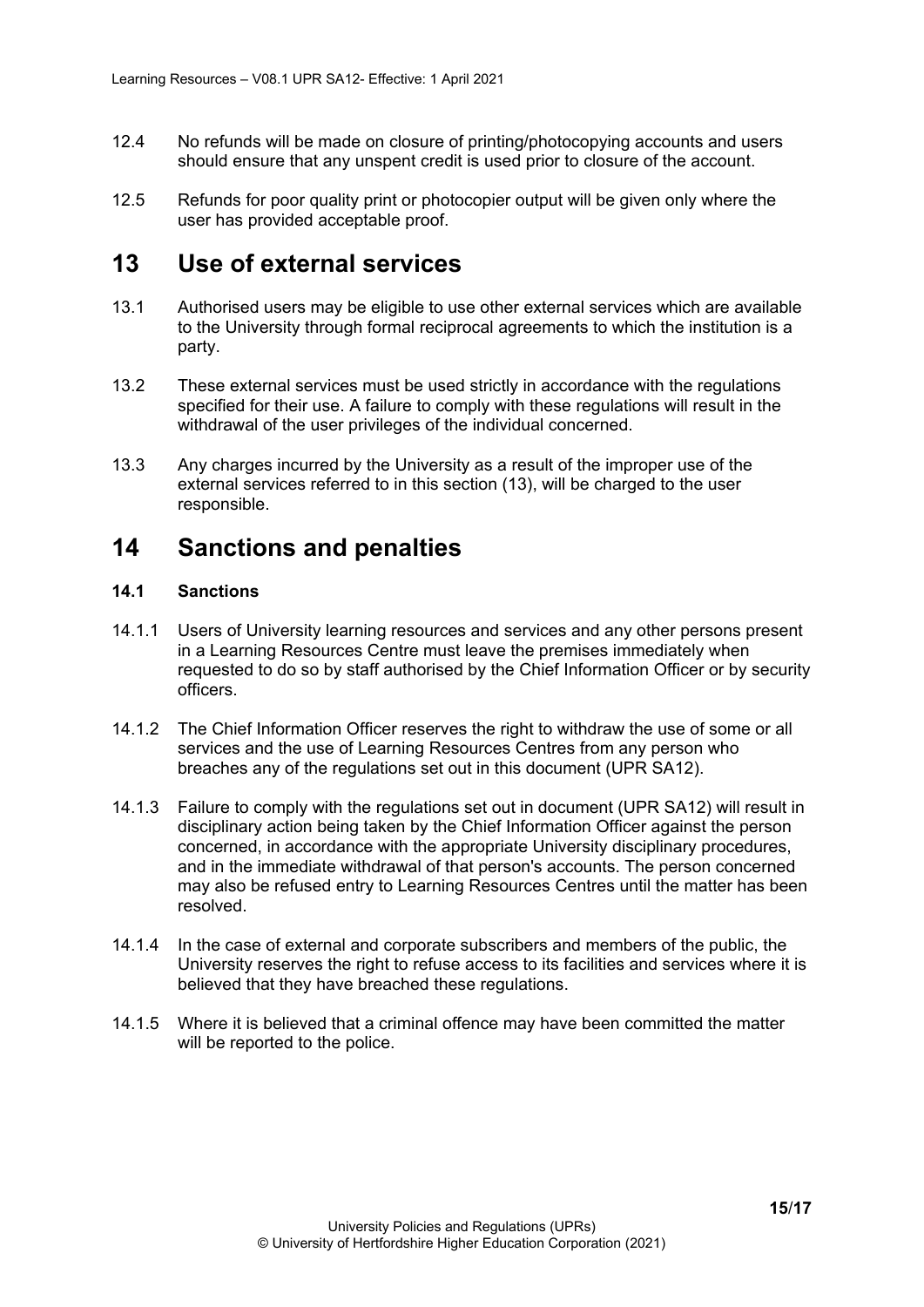#### <span id="page-15-0"></span>**14.2 Charges for overdue loans**

- <span id="page-15-1"></span>14.2.1 Failure to return items
	- i Where a book or other item is not returned in accordance with the requirements set out in these regulations, daily fines will be added to the user's lending account for each overdue item. If the total charges on the lending account reach the threshold limit the user will have their borrowing privileges suspended. Items can still be returned but the account will not be made active again until full payment of the outstanding balance is made. If the item is not returned and the loan becomes overdue by more than **4** weeks, a charge for the full replacement cost of the item will be added to the lending account. The item will continue to accrue daily fines until it reaches the maximum item limit. A flat rate charge will apply where the actual replacement cost cannot be determined. Further information on the charges applicable is available on StudyNet.
	- ii Where an un-returned item (see section 14.2.1, i) belonging to the University's library collection is returned subsequently by a user, any moneys already paid by the user to the University for the replacement of that item will not be refunded.
	- iii Where an un-returned item (see section 14,2,1, i) obtained on inter-library loan is returned subsequently, it is only those moneys refunded to the University by the external service providing the loan which the Chief Information Officer may agree, at their sole discretion, to return to the user. In such cases the decision of the Chief Information Officer is final.
- <span id="page-15-2"></span>14.2.2 Failure to pay fines or other charges

In the case of student users who leave the University without having paid outstanding fines or printing or other charges or fail to return items or to pay the replacement cost of such items, the University reserves the right to take legal action against any person to recover property or debts until the matter has been settled to the satisfaction of the Secretary and Registrar (see UPR SA13[6\)](#page-15-5).

- <span id="page-15-3"></span>14.2.3 Damage to material
	- i Where it is found that a book or other item or property has been damaged, either deliberately or by accident, the user will be charged the replacement cost of the item.
	- ii Where it is believed that the damage may have been deliberate, a report will be made to the Chief Information Officer. It should be noted that the Chief Information Officer may report the matter, as appropriate, to the person's line manager or, in the case of a student, to their Programme Tutor.
- <span id="page-15-4"></span>14.2.4 Damage to property

All damage to property, whether deliberate or accidental, will be charged to the person responsible at a rate agreed between the Chief Information Officer and other University officers.

<span id="page-15-5"></span><sup>6</sup> UPR SA13 'Student Discipline'